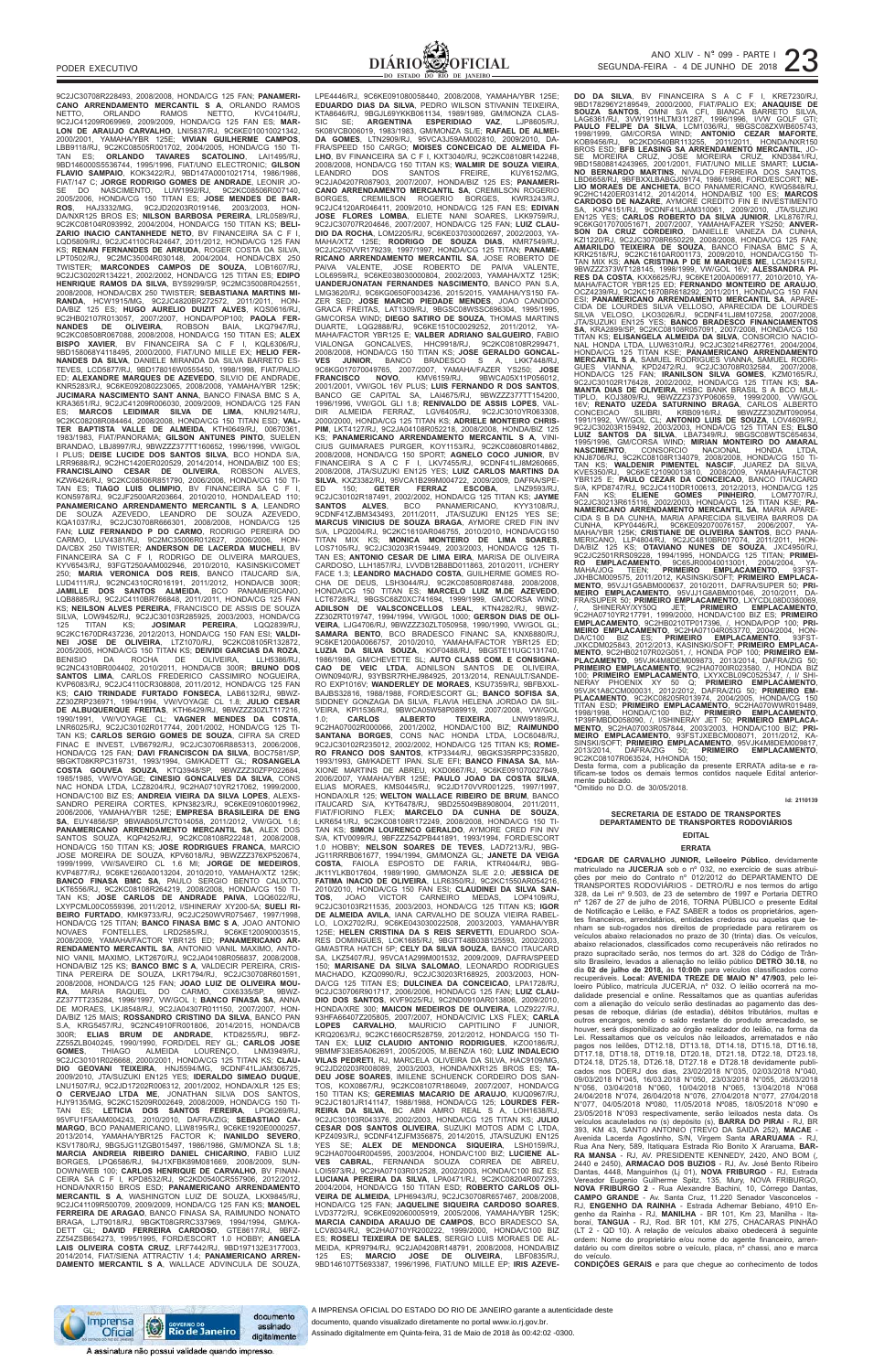

os interessados foi expedido o presente, que será afixado nas dependências do Departamento de Transportes do Estado do Rio de Janeiro - DETRO e em seus depósitos públicos, ficando os interessados NOTIFICADOS para as providências aqui contidas. Cientes que o prazo para pagamento dos débitos e retirada do veículo se estende até a data do Leilão. A retirada do veículo dar-se-á mediante o pagamento dos débitos de IPVA, multas, diárias, reboque e encargos. Pagamento dos débitos (IPVA's / Multas) deverá ser realizado no Banco Bradesco S/A, e para o pagamento de diária e remoção deverá procurar o atendimento nos pátios mencionados acima. Ficam cientes os interessados de que os débitos de IPVA (e mora), seguro DPVAT, Taxas de DAD e Licenciamento Anual, correspondente ao ano em curso (2018) e os seguintes (quando houver), e os DUDAS necessários para transferência de propriedade, 2ª via de CRV/CRLV, alteração de dados ou característica, averbação ou baixa de gravame comercial, emplacamento do veículo, troca de categoria ou outros (quando houver a necessidade, em casos de encargos de veículos com restrição de pequena e média monta, sendo necessário o Certificado de Segurança Veicular-(CSV) serão por conta dos arrematantes. Em caso de exis-tência de infrações de trânsito aplicadas por integrantes do Sistema Nacional de Trânsito diferente daquele de registro estadual do veículo, denominadas multas RENAINF, caso não haja saldo para quitação dos débitos das multas informadas, o arrematante deverá aguardar a desvinculação por parte do órgão emissor da infração. As outras regras e normas essenciais ao leilão, serão estabelecidas no catálogo e termo de condições de leilão. Informações complementares sobre as condições do leilão poderão ser obtidas site: www.detro.rj.gov.br e www.edgardecarvalholeiloeiro.com.br ou telefone (021) 3559-2433, nos dias úteis das 10 às 16 horas. DETRO - Departamento de Transpor-

tes do Estado do Rio de Janeiro - Presidência. **CLEBIO LIMA DE SALLES**, LKR4778/RJ, 9C2HB02108R039610, 2008/2008, HONDA/POP100; **BANCO FINASA SA**, VIVIANE DOS S C DA SILVA, KNB9208/RJ, 9C2KC08508R038636, 2008/2008, HON-DA/CG 150 TITAN ES; **BANCO ITAULEASING SA**, JORGE LEITE,<br>JOSE - VIEIRA - GOMES - DE - FIGUEIREDO, - LOC1926/RJ,<br>9BD17103232191403, 2002/2003, FIAT/PALIO FIRE; **BV LEASING**<br>**ARRENDAMENTO MERCANTIL SA**, EDNA ROSA NETO SICILI ML DOS SANTOS INDUSTRIA METALURGICA ME, LKQ1611/RJ, 9BD15822786110568, 2008/2008, FIAT/UNO MILLE FIRE FLEX; **JES-SICA PARAISO DA COSTA**, LRC4472/RJ, 951BAKJT0BB000344, 2011/2011, TRAXX/JH125 35A; **ANA CAROLINA DA CONCEICAO MARTINS**, LRC5943/RJ, 951BXKBA8DB002891, 2013/2013, MOTO TRAXX/JL50Q-8; **GILMAR MARINHO PEREIRA**, BV FINANCEIRA SA C F I, LLO9408/RJ, 9C6KE1520B0041977, 2011/2011, YAMAHA/FAC-TOR YBR125 K; **UBIRACI MOURA MARINHO**, CLEBER VICENTE DE OLIVEIRA, KNI9959/RJ, 9C2JC30101R106952, 2001/2001, HON-DA/CG 125 TITAN KS; **ADRIANO FERREIRA RODRIGUES**, BCO PA-NAMERICANO, KRS2914/RJ, 9C6KE1500C0068304, 2012/2012, YA-MAHA/FACTOR YBR125 ED; **DAVI RAMOS DE SOUZA**, LBE2912/RJ, 9BD146107T5698102, 1996/1996, FIAT/UNO MILLE EP; **DOUGLAS<br>ALVES MIRANDA**, ITAU UNIBANCO S.A, KNJ5198/RJ, 9BFNSZP-<br>PAYB903370, 2000/2000, FORD/COURIER 1.6 L; N**OELY GINGER**<br>VIEIRA PAULO, LVB4441/RJ, 9BD17103G62730540, 2006/ **MOTTA**, KTO7813/RJ, 9BGJK69YLKB011958, 1989/1990, GM/MONZA SL/E; **PANAMERICANO ARRENDAMENTO MERCANTIL S A**, ANTO-NIO CARLOS MOREIRA, ANTONIO CARLOS MOREIRA,<br>KNS1835/RJ, 9BD15808814267242, 2001/2001, FIAT/UNO MILLE<br>SMART; **BANCO J SAFRA SA**, JOSE ADSON ALVES REIS,<br>DES6495/RJ, 9BD17141322116461, 2001/2002, FIAT/PALIO-ELX; **VI-**VIANE DE OLIVEIRA WISSOCOSKY, GIVANILDO MANOEL DA SIL-<br>VA, GPH2504/RJ, 9BD146000K3479031, 1989/1989, FIAT/UNO CS;<br>RODRIGO - MORAIS - DE - CARVALHO, - LBP2372/RJ,<br>KN2ANM8D1TK034049, 1996/1997, IMP/ASIA TOWNER SDX; ROSI-<br>MAR LPW5545/RJ, 9C2HA07103R047711, 2003/2003, HONDA/C100 BIZ ES; **MANOEL HENRIQUE TAVARES DA SILVA**, LIX6692/RJ, 9BD146000N3883099, 1992/1992, FIAT/ELBA WEEKEND IE; **BANCO ITAUCARD SA**, WALACE BARBOSA VYDREZEL, WALACE BARBO-SA VYDREZEL, LCK4289/RJ, 9BWZZZ373WT131213, 1998/1999, VW/GOL 16V; **SAMUEL MARINHO DOS SANTOS**, KRP2878/RJ, 9A9F36719GBDZ2017, 2016/2016, R/RECLAL CA RC; **JHONATAN ANDRADE FERNANDES**, UANDERSON FIDELIS SARAIVA, KOA9303/RJ, 9C2KC1640AR063675, 2010/2010, HONDA/CG150 TI-TAN MIX EX; **EVERSON LUIS QUEIROZ DA SILVA**, GERALDO DE QUEIROZ RODRIGUES JUNIOR, LLD8574/RJ, 9C6KM003090012418, 2009/2009, YAMAHA/XT 660R; **FRANCISCO DE ASSIS DO NASCI-MENTO SOARES**, WANDERLEY DA SILVA ELIAS, KMW3093/RJ, 9C2KC08208R004412, 2007/2008, HONDA/CG 150 TITAN ESD; **MARCIO MOREIRA SAMPAIO**, KPO0206/RJ, 9C6KE013020015734, 2002/2002, YAMAHA/YBR 125K; **PANAMERICANO ARRENDAMENTO MERCANTIL SA**, PAULA GOMES DIVINO, PAULA GOMES DIVINO, KWO1471/RJ, 9C6KE092070131857, 2007/2007, YAMAHA/YBR 125K; **DIGIANE ALEXANDRO LAURIANO CABRAL**, KMQ7065/RJ, 9C2JC250WVR073773, 1997/1998, HONDA/CG 125 TITAN; **MARCE-LA PORTO DUARTE**, CAMILA FRANCO DE CARVALHO, LQU0274/RJ, 9C6KE047040009478, 2003/2004, YAMAHA/CRYPTON T105E; **MARIA DO NASCIMENTO TRINDADE**, MP ASSUNCAO AU-TOMOVEIS ME, KNC4372/RJ, 9BFZZZFDAWB205678, 1998/1998, FORD/FIESTA; **FLAVIO DOS SANTOS AZEVEDO**, BV FINANCEIRA SA C F I, KNX7393/RJ, 9C2KC1640AR051935, 2010/2010, HON-DA/CG150 TITAN MIX EX; **MARCELO ALVES DO NASCIMENTO**, BV FINANCEIRA SA C F I, KQJ5305/RJ, 9BWAA05U09P041994, 2008/2009, VW/GOL 1.0; **NORA PAZUELO SABBA**, LJE5312/RJ, 9BD146000J3294280, 1988/1988, FIAT/UNO CS; **ALEXANDRE DE MELO FERREIRA**, WAGNER MARTINS COUTINHO, LCX8617/RJ, 9BD178836Y0924892, 1999/2000, FIAT/PALIO WEEK 6MARCHAS; **MARCOS VINICIUS DE SOUSA COSTA**, LON3147/RJ, 9C2JC30202R120897, 2002/2002, HONDA/CG 125 TITAN ES; **SA-MUEL ROCHA SIMOES**, CVT5847/SP, 9BG138AS0YC425237, 2000/2000, GM/S10 2.2 D; **PAULO CEZAR DE SOUZA JUNIOR**, KNO7667/RJ, 9CDNF41LJ8M212981, 2008/2008, JTA/SUZUKI EN125 YES; **JOSE AUGUSTO SA DA SILVA**, LUP5677/RJ, LH-JXCBCDXB0201973, 2010/2011, I/BASHAN JOY 50; **ANA CLAUDIA FREIRE MARTINS**, RECON ADM DE CONS LTDA, LRU9919/RJ, 951BXKBB5BB012185, 2011/2011, TRAXX/JL50 Q2; **WAGNER SOU-ZA CORDEIRO**, BANCO ITAUCARD S/A, LLN4616/RJ, 9C6KE1500B0011772, 2011/2011, YAMAHA/FACTOR YBR125 ED; **FI-LIPE RODRIGUES DA SILVA**, HKL3261/RJ, 9C2KD0540BR504806, 2010/2011, HONDA/NXR150 BROS ESD; **FLAVIA FABIO DE SOUZA**, ANTONIO CARLOS FABIANO DE SOUZA, LPJ3015/RJ, 9C2JC42109R007146, 2008/2009, HONDA/BIZ 125 KS; **DIEGO AR-MANDO P PALHEIROS**, BV FINANCEIRA SA C F I, KZT3266/RJ, 9BWKA05Z564152537, 2006/2006, VW/FOX 1.0; **JURANDI MACHA-DO DOS SANTOS**, BC ABN AMRO REAL S A, KQB2032/RJ, 9BWZ-ZZ377TP521698, 1996/1996, VW/GOL I; **CARLOS CLEI DA SILVA**, LNC9836/RJ, 9BGSJ19N0YC218706, 2000/2000, GM/CORSA GLS; **EDALMIR SILVA CONCEICAO**, LPH2215/RJ, 9C2JC30708R723899, 2008/2008, HONDA/CG 125 FAN; **JOAO BATISTA SILVA SOUZA**, MDU6163/RJ, 9C2KC08107R164383, 2007/2007, HONDA/CG 150 TI-TAN KS; **ANA CLAUDIA F DA SILVA**, LNX6421/RJ, 9BWCA05X52T097459, 2002/2002, VW/GOL 1.0; **LUIS CARLOS MOURA SANTOS**, LNI1754/RJ, VF7N2N6AK1J402853, 2001/2001, I/CITROEN XSARA BKGLX16I; **HERMINIO PAES BARBOSA**, LNH1129/RJ, 9BWCA05X31T019499, 2000/2001, VW/GOL 16V PLUS; **LUCIANA DE FARIA**, ALEXANDRE RIQUIERE, LCS8989/RJ, 9BGSC08Z0XC728301, 1999/1999, GM/CORSA WIND; **ROBSON NU-NES DE OLIVEIRA**, KVA5327/RJ, 9C2JA04108R062655, 2008/2008, HONDA/BIZ 125 KS; **PANAMERICANO ARRENDAMENTO MERCAN-TIL S A**, ELIAS GONCALVES LEONARDO, ELIAS GONCALVES LEONARDO, KYB0753/RJ, 9C6KE090070017896, 2007/2007. MAHA/YBR 125ED; **CARLA BARBOSA DOS SANTOS**, JOSE MARIA CRUZ, LUO0033/RJ, 2002/2003, HONDA/C100 BIZ ES; **CLAUDIA REGINA OLIVEIRA DE NAZARETH**, CONSORCIO NACIONAL HONDA LTDA, LUU6875/RJ, 9C2HA07105R041265, 2005/2005, HONDA/C100 BIZ ES; **HILARIO JOSE RODRIGUES JUNIOR**, LJH7664/RJ, 9BFFXXLF2HBJ36703, 1987/1988, FORD/DEL REY GHIA; **ABN AMRO ARRENDAMENTO**

**MERCANTIL S/A**, LUCI DE ALMEIDA GALIZA, LCC8471/RJ, 9BFZ-ZZGDAVB566833, 1997/1998, FORD/KA; **MARCIO JOSE PINHEIRO NOGUEIRA**, CONS NAC HONDA, KUD0642/RJ, 9C2JC1801LR557337, 1990/1990, HONDA/CG 125 TODAY; **PEDRO HONORIO DE OLIVEIRA JUNIOR**, JADIEL ALVES DAS NEVES, LNZ0971/RJ, 9C6KE013020020459, 2002/2002, YAMAHA/YBR 125K; **ANTONIO PEDRO DA CUNHA**, HZP1113/RJ, 9C2ND050WWR001171, 1998/1998, HONDA/NX 350 SAHARA; **VALDIR BARBOZA SODRE**, JMR2008/RJ, 9BWCA05X21P102477, 2001/2001, VW/GOL 16V PLUS; **ADRIANO FONTOURA DAMASCENO**, CONSORCIO NACIONAL HONDA LTDA, MARIA MADALENA DE BARROS, LRD0439/RJ, 9C2HA07104R030675, 2004/2004, HONDA/C100 BIZ ES; **TIAGO CE-LESTINO GOMES**, KWZ6319/RJ, 951AXKBEXEB007834, 2014/2014, TRAXX/JL50Q-9; **MARCIO SOARES DOS SANTOS**, DOUGLAS RO-SA BARBOSA, LHC1461/RJ, 9BWZZZ30ZHT111557, 1987/1988, VW/GOL C; **DEVLIN MARQUES LINS**, AMANDA RANGEL DA SILVA, LBC0192/RJ, VS6BSXWPFSWY13603, 1995/1995, IMP/FORD FIES-TA; **DAMAZIO TELLES DE SOUZA**, LJH7163/RJ, 9BD146000M3755843, 1991/1991, FIAT/PREMIO S; **HSBC BANK BRASIL SA BCO MULTIPLO**, PAULO ROBERTO ALMADA, KYK0195/RJ, 93UMC28L954005069, 2005/2005, AUDI/A3 1.8T; **SER-GIO RICARDO ALVES DO NASCIMENTO**, LAL9399/RJ, 9BWZ-ZZ377RT016150, 1994/1995, VW/GOL 1000I; **4521 DOURADOS VEI-CULOS LTDA ME**, ITAUCARD, LRT0528/RJ, 9BD17301B54109767, 2004/2005, FIAT/PALIO WEEK ELX FLEX; **BANCO ITAULEASING SA**, TELMO MARCI, LPQ2989/RJ, 8AP17206LA2132943, 2010/2010, I/FIAT SIENA FIRE FLEX; **LUSIVALDO PEREIRA RAMOS JUNIOR**, LCJ8871/RJ, 9BD178296W0696570, 1998/1998, FIAT/PALIO EX; **PAU-LO BARBOSA DA MOTTA**, KOY0169/RJ, 9BD146107T5759676, 1996/1996, FIAT/UNO MILLE EP; **ANDRE SABINO DE SOUZA**, CRISTIVAO MIRANDA DE OLIVEIRA, MSV4305/RJ, 9BGXD75N0AC106363, 2009/2010, GM/MERIVA EXPRESSION; **HE-LIO PINHEIRO NETTO**, LRQ4223/RJ, LB5TB8S15AZ510740, 2010/2010, I/ZHONGNENG AUGURI SS50; **JOSIMARE ALVES DE LIMA**, KYL6894/RJ, LXYXCBL02C0540966, 2011/2012, I/SHINERAY XY50Q PHOENIX; **ANTONIO CELSO RODRIGUES BARDACON**, LUX8382/RJ, 9C2JC30705R094102, 2005/2005, HONDA/CG 125 FAN; **CLAUDIA MARIA SILVA VAZ**, AYMORE CRED FIN INV S/A, KMH5336/RJ, 9BWZZZ373WT136479, 1998/1999, VW/GOL 16V; **VIL-SON DE SOUZA OLIVEIRA**, KTX6686/RJ, 9BFZZZ54ZPB354209, 1993/1993, FORD/ESCORT GL; **RICARDO ALVES GOMES**, KPJ1187/RJ, 9BGSJ19NVTC632543, 1996/1997, GM/CORSA GLS; **NI-LETE APARECIDA DA SILVA VIEIRA**, JOSENILDO MARIANO, LKZ1132/RJ, 9C2KC16309R020667, 2009/2009, HONDA/CG150 TI-TAN MIX ESD; **ANTONIO CARLOS TIANGO**, BRG2365/MG, ZFA159000S7634602, 1995/1995, IMP/FIAT TEMPRA SW SLX; **LUCI-NEIDES RIBEIRO REBOUCAS**, JSG5716/BA, 95VCA1L289M052527, 2008/2009, DAFRA/SPEED 150; **MARTA VALERIA CHAGAS DE SOUZA SILVA**, KQV6218/RJ, 951AXKBE1FB000756, 2014/2015, TRAXX/JL50Q-9; **FERNANDA MORAES DA SILVA**, LOW2199/RJ, 9362C7LZ93W053114, 2003/2003, PEUGEOT/206 SOLEIL; **BANCO ITAULEASING SA**, MARIA CRISTINA S A SIQUEIRA, MARIA CRIS-TINA S A SIQUEIRA, HVJ5775/RJ, 9BWZZZ377VP557628, 1997/1997, VW/GOL CL 1.6 MI; **LUIZ ANTONIO FERREIRA DO PI-NHO**, LVB0413/ES, 9C2KC08504R018406, 2004/2004, HONDA/CG 150 TITAN ES; **DOUGLAS CARMELINO COELHO**, LUW6712/RJ, 9C2JC30706R907073, 2006/2006, HONDA/CG 125 FAN; **JAMILE LI-MA SAMPAIO DOS SANTOS**, JAQUELINE PEREIRA ROSA, LPZ1977/RJ, 9C2KC08207R049714, 2007/2007, HONDA/CG 150 TI-TAN ESD; **RAFAEL ESPINDOLA DE SOUZA**, ALCINEA ALVES DOS S MENDONÇA, KPF3393/RJ, 9BD146000R5311171, 1994/1994, FIAT/UNO ELECTRONIC; **JOSE ALVES DOS REIS**, LLS1997/RJ, 95VJJ1A8BBM001002, 2011/2011, DAFRA/SUPER 50; **CLEDINALDO NOGUEIRA TEOFILO**, BV FINANCEIRA SA C F I, KVH7896/RJ, 9C2JC4230AR125790, 2010/2010, HONDA/BIZ 125 MAIS; **REAL LEASING SA ARRENDAMENTO MERCANTIL**, RICARDO DA SILVA GOMES, RICARDO DA SILVA GOMES, LOJ7977/RJ, 9BWAB01J634011044, 2002/2003, VW/GOLF 2.0; **VALDETARIO MONTEIRO DE SOUZA FILHO**, LQP4629/RJ, LP5TCBA0XC0200639, 2012/2012, I/FASPIDER KYNRO KN50 S; **BANCO FINASA SA**, JOSE CARLOS FERREIRA, LTF1179/RJ, 9C6KE091060000530, 2005/2006, YAMAHA/YBR 125E; **DEBORA FERNANDES DA SILVA**, ELIENE DE SOUZA BASTOS FRANCA, KQB0603/RJ, 9C2JA04206R884243,<br>2006/2006, HONDA/BIZ 125 ES; **CARLOS MAGNO DA SILVA**,<br>KNQ7401/RJ,9BD146048V5928528,1997/1997,FIAT/UNO\_MILLE\_SX; **JOSE MAURICIO TEIXEIRA DE ALMEIDA**, GABRIEL MURTA PI-MENTA, KVF2798/RJ, 9C2JC30708R527777, 2008/2008, HONDA/CG 125 FAN; **GERALDINO INACIO DA SILVA**, BCO HONDA S/A, LRB5617/RJ, 9C2JC4110CR316644, 2011/2012, HONDA/CG 125 FAN KS; **ELIAS JUNIO DA SILVA PEREIRA**, LQM3421/RJ, 95VFU2G5ABM001233, 2010/2011, DAFRA/ZIG; **WALDIR MARTINS DA SILVA**, CAL5001/SP, 9BD159000P9023201, 1993/1993, FIAT/TEM-PRA; **VILMA NUNES TENUTA**, CIA ITAULEASING ARR MERCANTIL, LCR8502/RJ, 9BGSC68Z0XC710538, 1999/1999, GM/CORSA WIND; **PRISCILA SOUZA ALMEIDA**, EXD7561/RJ, 95VAC1B899M003222, 2009/2009, DAFRA/SUPER 100; **RAFAEL MALAFAIA QUINTAM**, BV FINANCEIRA SA C F I, CLAUDIO LUIS DE CARVALHO BARROS, MQO9934/RJ, 9362EKFW96B040103, 2006/2006, PEUGEOT/206 SW14 PRES FX; **EDJARDS RODRIGUES JUNIOR**, KPT3208/RJ, 95RHXBBD6DM004144, 2013/2013, HAOBAO/HB50Q; **THIAGO GUE-DES DE SOUZA**, KZZ5012/RJ, 9C2MC35006R037972, 2006/2006, HONDA/CBX 250 TWISTER; **ADRIANO ARAUJO COELHO**, UILIAME DOS SANTOS, LLR8560/RJ, LHJXCBCD9C0308921, 2011/2012, I/BASHAN JOY 50; **NALTON RODRIGUES BARBOSA JUNIOR**, LLW4273/RJ, 9C6KG0460D0081192, 2012/2013, YAMAHA/FAZER YS250; **VANESSA GONCALVES DA SILVA**, LNN8911/RJ, 9C2HA07101R246008, 2001/2001, HONDA/C100 BIZ ES; **SABRINA MOTTA DOS SANTOS GONCALVES**, RONDINELI KLEIN RODRI-GUES, LTD0332/RJ, 9C2KC08204R026166, 2004/2004, HONDA/CG 150 TITAN ESD; **JOSE MAURICIO RANGEL CALIL**, CONS NAC HONDA LTDA, LNN1180/RJ, 9C2JC30101R223982, 2001/2001, HON-DA/CG 125 TITAN KS; **BANCO FINASA SA**, LENILSON FERNAN-DES, KZY6389/RJ, 9C6KE092060012074, 2005/2006, YAMAHA/YBR 125K; **DOMINGOS RIBEIRO ROMAO**, KVR9758/RJ, 951BXKBB5CB004945, 2012/2012, TRAXX/JL50 Q2; **NADSON SILVA SANTOS**, NELSON DE SOUZA MAX, KMU3034/RJ, 9BWZ-ZZ30ZPT096632, 1993/1993, VW/GOL CL; **ADRIANO DE OLIVEIRA CERQUEIRA, NYR7938/RJ** 9C6KE1500B0010962, 2010/2011, YAMAHA/FACTOR YBR125 ED; **ROSANA FRASSETTI CHAGAS**, CONS NACIONAL FIAT, JOSE CARLOS BARDASSON CAMPOS, LBA0475/RJ, 9BD146097S5609130, 1995/1996, FIAT/UNO MILLE EP; **CIA ITAU-LEASING DE ARR MERCANTIL**, ACHILES DA SILVA PIO, LQN0212/RJ, 9BWCA05X54P056552, 2004/2004, VW/GOL 1.0; **CAIO MARTINS BRASILEIRO**, KRE1543/RJ, 93YLSR0RH8J019280, 2008/2008, RENAULT/LOGAN AUT 1016V; **VALMIRA OLIVEIRA PE-REIRA**, BANCO ITAUCARD SA, LVC5931/RJ, 9BGRZ08906G174203, 2006/2006, GM/CELTA 2P LIFE; **LUCIANO GONCALVES BARBOSA**, LCP6412/RJ, 9C2KC08204R001036, 2004/2004, HONDA/CG 150 TI-TAN ESD; **FABIO DE SOUZA SILVA**, BCO BRADESCO FINANC SA, LPS7969/RJ, 9C6KE1520B0013346, 2010/2011, YAMAHA/FACTOR YBR125 K; **MARCOS ROBERTO PINTO THOMAZ**, ISRAEL ELIAS ARAUJO NETO, KPT6296/RJ, 9BWZZZ30ZTP017955, 1996/1996, VW/GOL 1000; **GILMAR VIEIRA LOPES**, LPF1742/RJ, 9C6KE093070012943, 2007/2007, YAMAHA/XTZ 125E; **DANILO GRA-VINA VIDAL**, LNX2945/RJ, 9C2MD28002R105992, 2002/2002, HON-DA/XR 200R; **J C COM DE GENEROS ALIMENTICIOS LTDA ME**, KVC9466/RJ, 9C2JC41209R078495, 2009/2009, HONDA/CG 125 FAN ES; **ELDER DE AQUINO GOES**, BCO PANAMERICANO, KVB8664/RJ, 9BD27803M97154031, 2009/2009, FIAT/STRADA FIRE FLEX; **ROBSON HENRIQUE DA SILVA ALMEIDA**, GKJ3023/RJ, 9BD146000M3756245, 1991/1991, FIAT/PREMIO SL 1.6; **BANCO ITAULEASING SA**, MARIA ROSA GUIMARAES GOMES, LOD6388/RJ, 9362AN6A92W031813, 2002/2002, PEUGEOT/206 SO-LEIL 16; **ALEXANDRE COZENDEI PINHO**, MOTO CLASSE MOTOS LPH2176/RJ, 9C2JA04308R018159, 2008/2008, HONDA/BIZ 125 MAIS; **BANCO FINASA SA**, LEANDRO THOMAZ GOMES, LQA7480/RJ, 9CDNF41LJ8M101375, 2007/2008, JTA/SUZUKI EN125

YES; **RENZO JOAQUIM BIANCONI ARGENTO**, DPW2202/RJ, 9C6KE089070006943, 2007/2007, YAMAHA/NEO AT115; **EDNA MA-RIA DANTAS**, DZU8743/RJ, 9C2JA04208R070175, 2008/2008, HON-DA/BIZ 125 ES; **JORGETE RIBEIRO M DOS SANTOS**, BCO BRA-DESCO SA, LOI1792/RJ, 9C2JC30101R228341, 2001/2001, HON-DA/CG 125 TITAN KS; **JOSE RAIMUNDO OLIVEIRA DOS SANTOS**, LUD3497/RJ, 9C2JC4120AR145824, 2010/2010, HONDA/CG 125 FAN ES; **BANCO FINASA SA**, JORGE BARCELOS PRATA, KY11262/RJ,<br>9C2JC30708R502044, 2008/2008, HONDA/CG 125 FAN; **CLAUDIA**<br>**ROZELI TEIXERA LOPES**, JHONATA MARIANO SIMOES,<br>KZY7897/RJ, 9C2KC08507R026465, 2006/2007, HONDA/CG 150 TI-TAN ES; **YAGO FERREIRA DE CARVALHO**, MPO3369/RJ, 8AWZ-ZZ30ZRJ068262, 1994/1994, IMP/VW GOL CL 1.8; **PANAMERICANO ARRENDAMENTO MERCANTIL S A**, LUCIANO GIL DE SOUZA, LU-CIANO GIL DE SOUZA, LKR4410/RJ, 9C2HB02108R039167, 2008/2008, HONDA/POP100; **MARIA LUIZA RICCA VILELA**, LNB1493/MG, 9BWZZZ373YT135055, 2000/2000, VW/GOL 16V; **LEO-NARDO DOS SANTOS NASCIMENTO**, ELISANGELA DE OLIVEIRA PERES, KZQ8048/RJ, 9C2MC35006R041345, 2006/2006, HON-DA/CBX 250 TWISTER; **ANTONIO FERREIRA MARQUES**, CONSOR-CIO NACIONAL HONDA LTDA, KPR0556/RJ, 9C2KC08207R041292, 2007/2007, HONDA/CG 150 TITAN ESD; **YAN CRUZ DE SOUZA**, KVT1704/RJ, 9C2MC35007R072047, 2007/2007, HONDA/CBX 250 TWISTER; **SANDRA LIMA SILVA**, MSF8159/ES, TWISTER; SANDRA LIMA SILVA, ISLAST MSF8159/ES,<br>9CDNF41LJ8M153236, 2008/2008, JTA/SUZUKI EN125 YES; **ELIZA-BETH DE SOUZA ALVAREZ**, BANCO ITAUCARD S/A, KXG0627/RJ, 9BGRM69807G267777, 2007/2007, GM/PRISMA MAXX; **RAFAEL DE CARVALHO OLIVEIRA**, KSF9648/RJ, 9BD146000J3364401, 1988/1988, FIAT/UNO S; **JOIZ DOS SANTOS**, KQS8787/RJ, LXYXC-BL08F0223410, 2014/2015, I/SHINERAY XY 50 Q; **AZEVEM COM DE MOTOS E PECAS LTDA ME**, RANGEL ESTEVO DE OLIVEIRA, LRZ4859/RJ, 9C2JC4110BR708181, 2011/11, HONDA/CG 125 FAN KS; **ZELINA ALVES DOS SANTOS SILVA**, BCO ABN AMRO SA, LAP2056/RJ, VSSZZZ6KZRR134486, 1994/1995, IMP/SEAT IBIZA CLX; **WALLACE LUTHIANE DE ALMEIDA BARBOSA**, LAZ8466/RJ, 3VW1931HLTM321748, 1996/1996, IMP/VW GOLF GL; **PANAMERI-CANO ARRENDAMENTO MERCANTIL S A**, TIAGO SILVA LEITE, LPC3118/RJ, 9C2HB02107R077688, 2007/2007, HONDA/POP100; **LU-CAS DOS SANTOS PIRES**, DHJ2054/RJ, 9C2MC27002R015218, 2002/2002, HONDA/CBX 200 STRADA; **BANCO ITAULEASING SA**, FABIO GALDEANO PEREIRA, FABIO GALDEANO PEREIRA, LCI4882/RJ, 9BWZZZ377WP555194, 1998/1999, VW/GOL MI; **LEO-NARDO DE ANDRADE SILVA**, BV FINANCEIRA SA C F I, KWS4618/RJ, 9C2KC1680BR538826, 2011/2011, HONDA/CG150 FAN ESDI; **RENAN FERREIRA DOS SANTOS**, AYMORE CRED FIN INV S/A, KNE1928/RJ, 9BWCA05Y51T122657, 2001/2001, VW/GOL SPE-CIAL; **FRAY ALEXANDER MORENO MUNOZ**, KPH1894/RJ, 9C6KE1520C0120983, 2012/2012, YAMAHA/FACTOR YBR125 K; **E.J. DA SILVA ME**, SANTANDER LEASING ARR MERC, NJO7707/MT, 9BWAA05U4AT048457, 2009/2010, VW/GOL 1.0; **MARCO AURELIO**<br>**LUIZ TEIXEIRA**, AYMORE CRED FIN INV S/A, LQL3467/RJ,<br>9C2KC1650BR520721, 2011/2011, HONDA/CG 150 TITAN ESD;<br>**FRANCISCO DE ASSIS GOMES PORTUGAL**, BV FINANCEIRA S A C F I, LUIZ EDUARDO GOMES, LPE8585/RJ, 9C2JC30708R174602, 2008/2008, HONDA/CG 125 FAN; **WU YIJING**, KYK1896/RJ, 9C2MC35008R087715, 2008/2008, HONDA/CBX 250 TWISTER; **GIO-VAN VICENTINI CONTERATO**, LACI JOAQUIM ARISTIDES, LNZ9024/RJ, 9C2MC35002R026944, 2002/2002, HONDA/CBX 250 TWISTER; **WAGNER JOSE MARCELINO**, CARLA DE SOUZA MAR-CIANO, HKX6563/MG, 9C2KC1550AR101453, 2010/2010, HONDA/CG 150 FAN ESI; **GILDO LOPES BORGES JUNIOR**, KWC0402/RJ, 9C2HA07003R059180, 2003/2003, HONDA/C100 BIZ; **BANCO FINA-SA SA**, MICHEL GUEDES FERREIRA, LUL1684/RJ, 9C2JA04108R006279, 2007/2008, HONDA/BIZ 125 KS; **LUCAS SAN-TOS SOUZA**, LPI3123/RJ, 9C2KC08108R288634, 2008/2008, HON-DA/CG 150 TITAN KS; **NEY PAULO MENDES DE BARROS SIQUEI-RA**, ROSA HELENA DA CONCEICAO PIMENTA, LOV2434/RJ, 9BGTT69B03B183428, 2003/2003, GM/ASTRA SEDAN CD; **SANTAN-DER LEASING SA ARREND MERCANTIL**, FABIANO DA ROCHA FI-GUEIREDO, FABIANO DA ROCHA FIGUEIREDO, LNO3456/RJ, 9BFBSZFHA1B392495, 2001/2001, FORD/FIESTA GL; **WESLEY SIL-VA GUIMARAES**, KYS6479/RJ, 94J2XDCGDEM041849, 2013/2014, SUNDOWN/MAX 125 SE; **ANDREZA APARECIDA ROMUALDO**, AY-MORE CRED FIN INV S/A, KNG6793/RJ, 9BWCA15X6YT189162,<br>2000/2000, VW/GOL 16V; **LUIZ PAULO RAMOS,** PEDRO PAULO<br>GOMES PEREIRA JUNIOR, LQK7790/RJ, 9C2JC30708R140363,<br>2008/2008, HONDA/CG 125 FAN; **ANGELA MARIA ARCAS DE SOU-ZA OLIVEIRA**, LKV5272/RJ, 9C2JC30708R221245, 2008/2008, HON-DA/CG 125 FAN; **LEANDRO DO CARMO MILHEIRO**, AEU8101/RJ, 9BD146000H3250292, 1987/1987, FIAT/PREMIO CS 1.3; **ERIC JOSE VALENTE**, ANTONIO DOS SANTOS, KOG3187/RJ, 9BWZ-ZZ55ZSB643431, 1995/1995, VW/LOGUS GLSI 2000; **DOUGLAS DA COSTA SOARES**, KOR0308/RJ, 9BWZZZ30ZRT149229, 1994/1995, VW/GOL 1000; **BANCO BMC S A**, DANIEL WHATELY FORTES, LRZ0964/RJ, 9BD27807052445844, 2004/2005, FIAT/STRADA FIRE<br>CE: **PAULO ROGERIO DONATO** DDU9085/RJ. CE; P**AULO ROGERIO DONATO**, DDU9085/RJ,<br>9BD27833A87088794, 2008/2008, FIAT/STRADA FIRE CE FLEX; **BANCO FINASA SA**, TATIANA SANDIM RAMOS, FERNANDA HELE-NA LEAL LOPES, KMW4611/RJ, 9CDCF47AJ8M032729, 2007/2008, JTA/SUZUKI AN125; **DIEGO SERAFIM COELHO**, KNP5394/RJ, 9BWZZZ377ST090037, 1995/1995, VW/GOL CLI; **ALEXANDRE HEN-RIQUE DA SILVA**, BON6401/SP, 9BWZZZ30ZRT049678, 1994/1994, VW/GOL CL; **ROGERIO DA SILVA NEIVA**, SONIA FERREIRA MAR-TINS, GVB6210/RJ, 9C6KE0100Y0015997, 2000/2000, YAMAHA/YBR 125E; **JOBERTO FERREIRA MACHADO**, F MATTOS DE MAGA-LHAES ME, GZO2797/MG, 9BGXF75004C222224, 2004/2004, GM/MERIVA; **MOPAH COMERCIO DE MOVEIS LTDA**, BANCO DO BRASIL SA, MTL3473/RJ, 9BFNSZPPA28002327, 2002/2002, FORD/COURIER 1.6 L; **DANIEL FONSECA MAIA**, KWU1207/RJ, 9BWCB05W48T101739, 2007/2008, VW/GOL 1.6 POWER; **HUGO CESAR BARBOSA ALVIM**, KOE8903/RJ, 9C2KC15109R039416, 2009/2009, HONDA/CG 150 TITAN KS; **FERNANDO LOUBACK DE ARAUJO**, FABIO MACIEL DE AZEVEDO, LKM8705/RJ, 9C6KE091080047042, 2007/2008, YAMAHA/YBR 125E; **RODRIGO DE OLIVEIRA PINTO**, LLL5453/RJ, 9C2KC1680BR502161, 2011/2011, HONDA/CG150 FAN ESDI; **BANCO FINASA SA**, ROSA CAMACHO DOS SANTOS, KZT4708/RJ, 9CDNF41LJ7M035392, 2006/2007, JTA/SUZUKI EN125 YES; **EDMILSON JOSE DA SILVA**, BANCO FI-NASA BMC S A, LLF2259/RJ, 9C2KC1620AR018510, 2009/2010, HONDA/CG150 TITAN MIX ES; **SILVIO CARLOS BASTOS**, KPB0969/RJ, 9C2JC30708R604464, 2008/2008, HONDA/CG 125 FAN; **BANCO FINASA SA**, SILVANIA ARRUDA DE FARIAS DA SILVA, LTF1589/RJ, 9C2HB02107R041169, 2007/2007, HONDA/POP100; **MARCIO DE CARVALHO GOMES**, KTK7597/MG, 9BWZ-ZZ30ZPP215610, 1993/1993, VW/PARATI CL; **JORGE JOSE FONSE-CA BRUM**, NAO IDENTIFICADO, NR545/RJ, 9C2ND0401MR310480, 1991/1991, HONDA/XLX 350 R; **BANCO FINASA BMC S A**, GABRIE-LA NATALIA S DE ALMEIDA, KVA6501/RJ, 9C2JC30708R783071, 2008/2008, HONDA/CG 125 FAN; **MARIA DA CONCEICAO FERREI-RA**, LBU0167/RJ, 9BWZZZ377VT144549, 1997/1997, VW/GOL MI; **NILSON BALTAR DE OLIVEIRA**, DAMIANA SIQUEIRA DA CONCEI-CAO, LNU5091/RJ, 9C2JC30202R007368, 2001/2002, HONDA/CG 125 TITAN ES; **JOSE LUIZ A.DA SILVA**, LJQ2234/RJ, 9BD146000N3846560, 1992/1992, FIAT/UNO MILLE; **BANCO FINASA SA**, ANTONIO SEVERINO DE SOUZA, KXZ1023/RJ, 9C2MC35007R063405, 2007/2007, HONDA/CBX 250 TWISTER; **MA-REGI COMERCIO DE MOTOS LTDA-ME**, PAULO ALEXANDRE MA-CHADO MORAES, EII9677/RJ, 9C6KE092080141007, 2007/2008, YA-MAHA/YBR 125K; **CLAUDIO DA SILVA OLIVEIRA**, TULIO PEREIRA SILVA, LNG2622/RJ, 9BD178096Y2208836, 2000/2000, FIAT/PALIO EX; **ANGELITA DA SILVA RODRIGUES**, BANCO BRADESCO S A, LPF2315/RJ, 9CDNF41LJ8M213197, 2008/2008, JTA/SUZUKI EN125 YES; **LUIZ CLAUDIO DA COSTA SOARES**, SILVIO VICENTE, HAJ3880/RJ, 9C2KD03106R000236, 2005/2006, HONDA/NXR150 BROS ESD; **MARCIA DO CARMO SANTOS ALMEIDA**, DISAL ADM DE CONS SC LTDA, KTJ0439/RJ, 9BWZZZ30ZPP274916, 1993/1994, VW/SAVEIRO CL 1.8; **MAREGI COMERCIO DE MOTOS LTDA ME**, GUSTAVO DE O.ANTUNES, LKM8081/RJ, 9C2JC30708R047974,



A IMPRENSA OFICIAL DO ESTADO DO RIO DE JANEIRO garante a autenticidade deste documento, quando visualizado diretamente no portal www.io.rj.gov.br. Assinado digitalmente em Quinta-feira, 31 de Maio de 2018 às 00:42:04 -0300.

A assinatura não possui validade quando impresso.